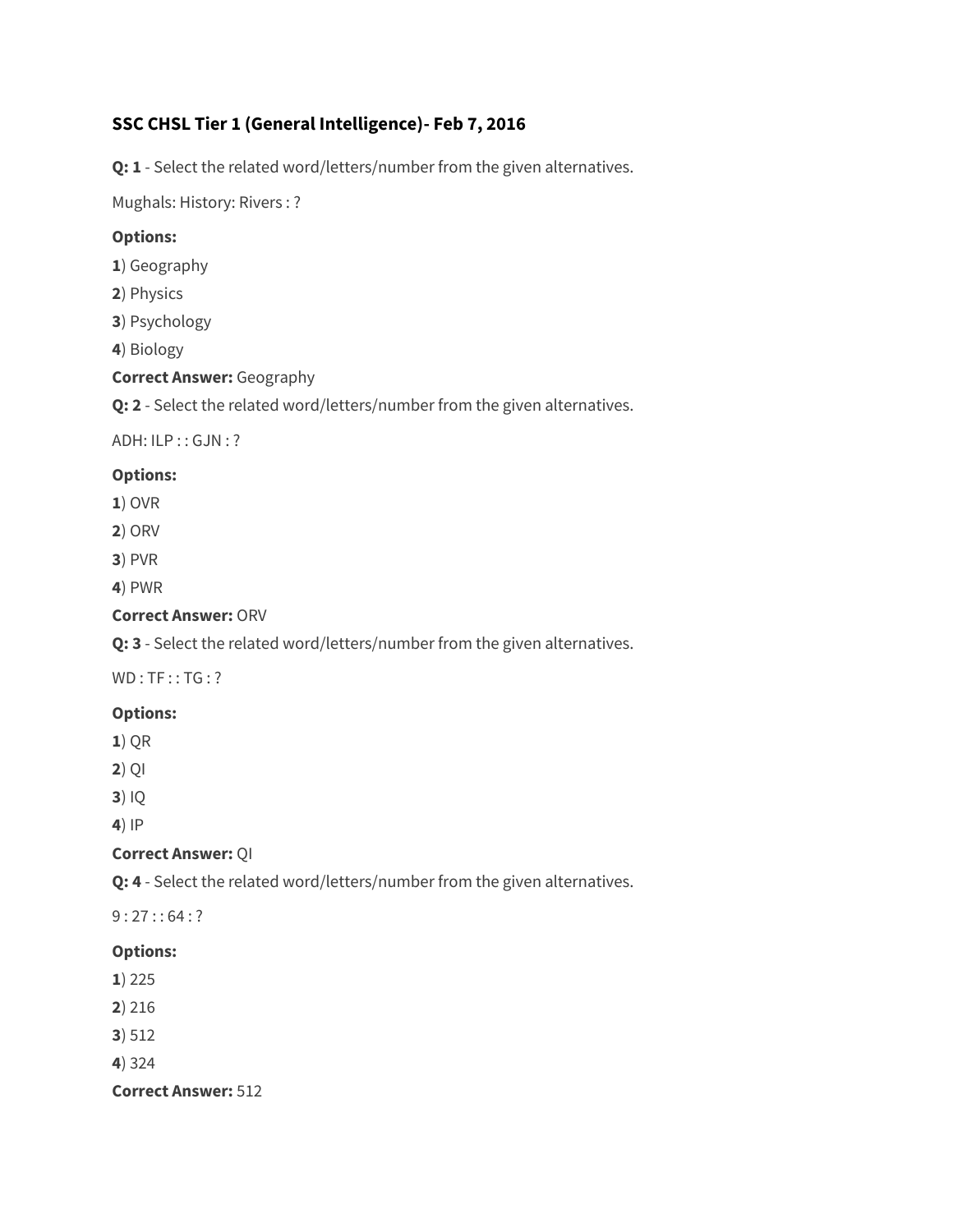**Q: 5** - Select the odd word/letters/number/number pair from the given alternatives.

# **Options:**

- **1**) Igloo
- **2**) Den
- **3**) Stables

**4**) Rock

# **Correct Answer:** Rock

**Q: 6** - Select the odd word/letters/number/number pair from the given alternatives.

# **Options:**

- **1**) CUD
- **2**) SIP
- **3**) SET
- **4**) NTR

# **Correct Answer:** NTR

**Q: 7** - Select the odd word/letters/number/number pair from the given alternatives.

# **Options:**

- **1**) 132
- **2**) 145
- **3**) 187

**4**) 144

# **Correct Answer:** 144

**Q: 8** - Select the odd word/letters/number/number pair from the given alternatives.

# **Options:**

- **1**) 361
- **2**) 289
- **3**) 225

**4**) 216

# **Correct Answer:** 216

**Q: 9** - A series is given with one term missing. Select the correct alternative from the given ones that will complete the series.

Ace, King, Queen, ?

# **Options:**

- **1**) Jack
- **2**) Club
- **3**) Heart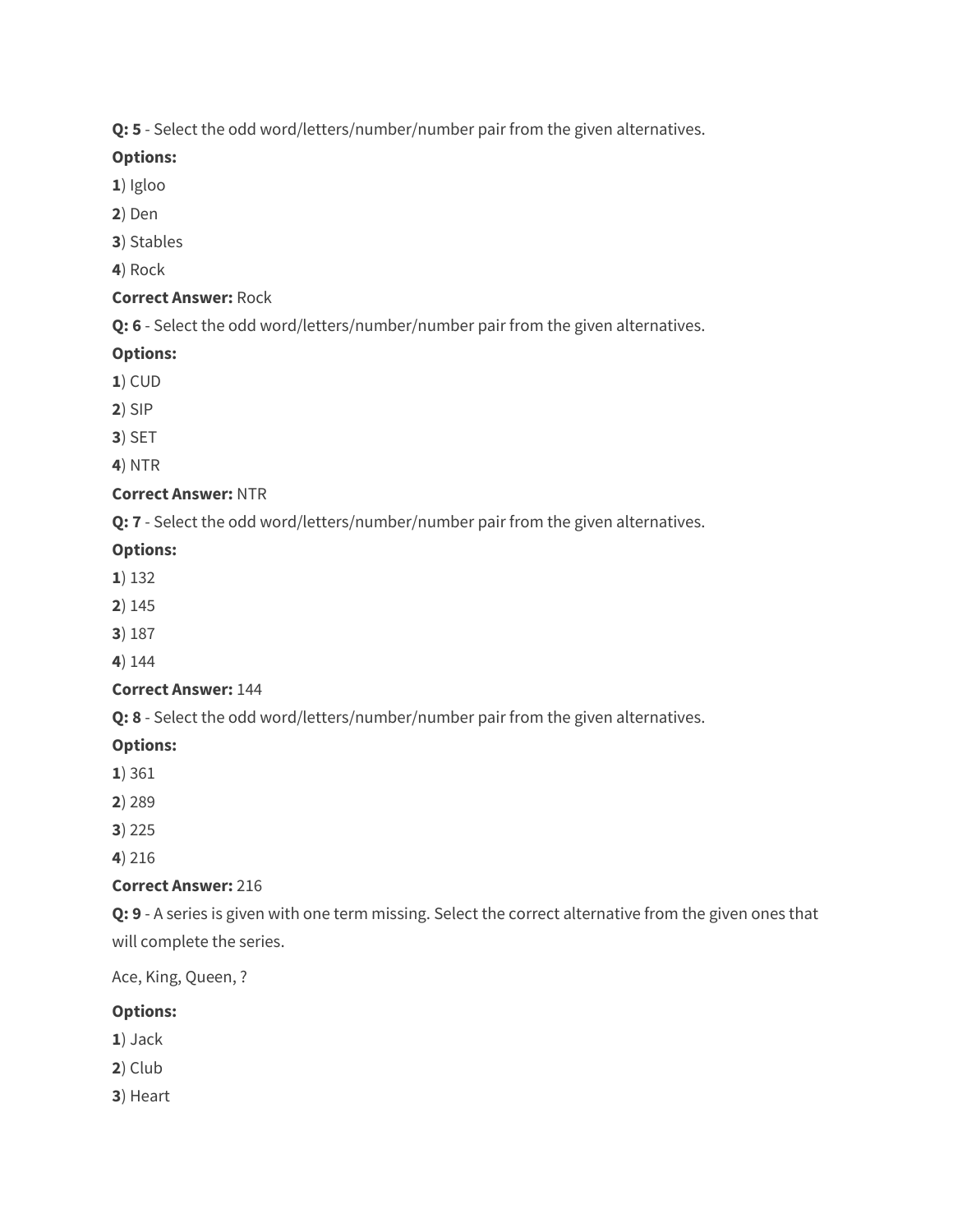## **4**) Diamond

## **Correct Answer:** Jack

**Q: 10** - A series is given with one term missing. Select the correct alternative from the given ones that will complete the series.

BB, DZ, GW, KS, ?

## **Options:**

**1**) IK

**2**) IG

**3**) PN

**4**) PS

# **Correct Answer:** PN

**Q: 11** - A series is given with one term missing. Select the correct alternative from the given ones that will complete the series.

HI, MN, RS, ?

# **Options:**

- **1**) XY
- **2**) WX
- **3**) WY
- **4**) WE

# **Correct Answer:** WX

**Q: 12** - A series is given with one term missing. Select the correct alternative from the given ones that will complete the series.

80, 130, 190, 260, ?

# **Options:**

- **1**) 350
- **2**) 340
- **3**) 300
- **4**) 320

# **Correct Answer:** 340

**Q: 13** - In the following question, two statements are given each followed by two conclusions I and II. You have to consider the statements to be true even if they seem to be at variance from commonly known facts. You have to decide which of the given conclusions, if any, follows from the given statements.

Statement: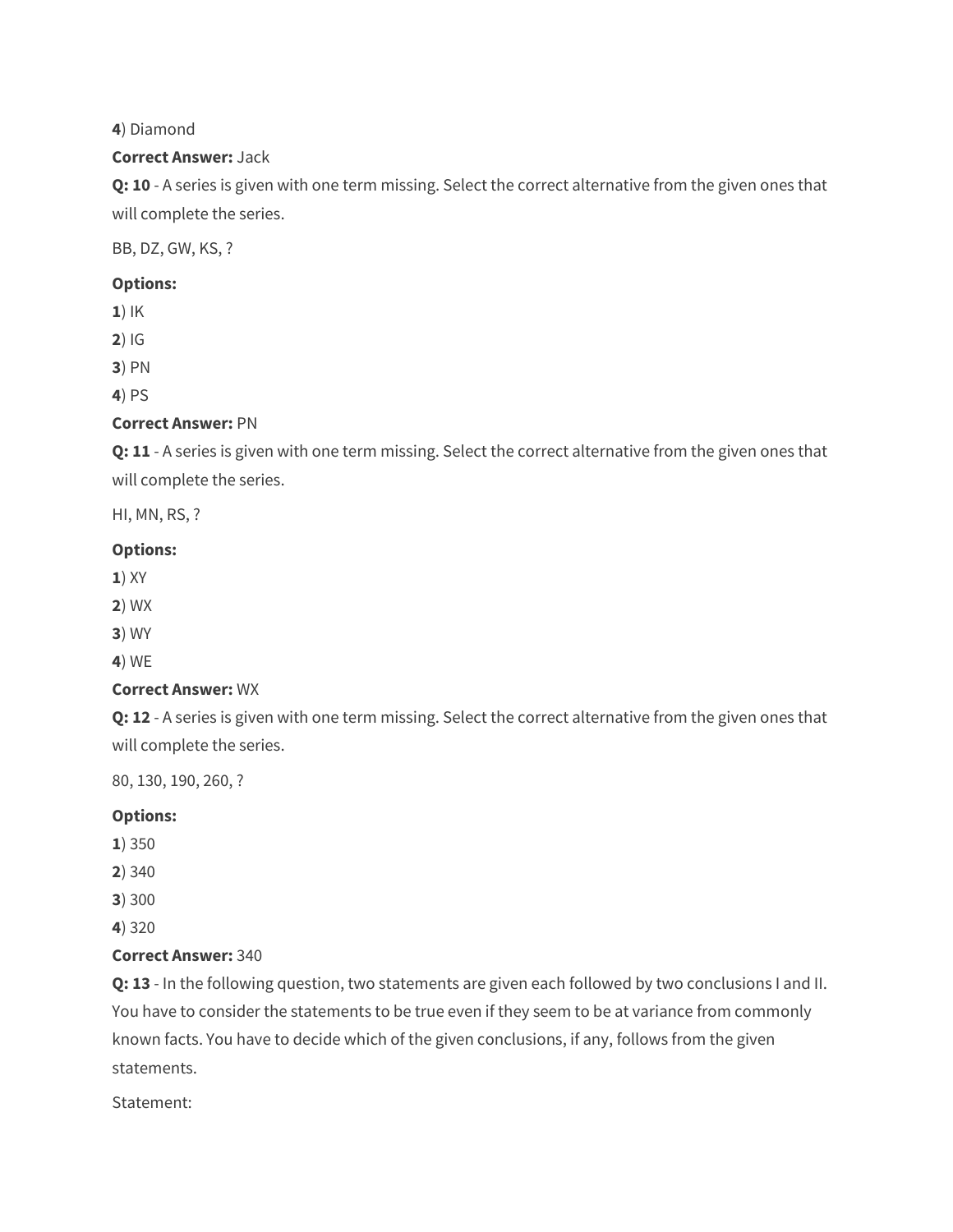(I) Kids rejoice with toys and toys give them new opportunities to think in various ways.

(II) Toys are non-living things that create a virtual world around kids to think and perceive in various ways.

Conclusions:

(I) If children don't play with toys some part of the personality is underdeveloped. (II) Toys are mandatory and undetachable part of their personality.

# **Options:**

**1**) Only conclusion II follows

**2**) Conclusion I and II both follow

**3**) Neither I nor II follow

**4**) Only conclusion I follows

**Correct Answer:** Neither I nor II follow

**Q: 14** - Five students P, Q, R, S and T are sitting on a bench. Q is to the left of P and right of T. S is at the extreme right end and R is to the left of S. Who is sitting third from the left?

# **Options:**

- **1**) P
- **2**) Q
- **3**) R

**4**) T

# **Correct Answer:** P

**Q: 15** - Arrange the given words in the sequence in which they occur in the dictionary.

i. Temerity

ii. Temporary

iii. Tempered

iv. Temperature

# **Options:**

**1**) i, iv, iii, ii

**2**) iii, ii, iv, i

**3**) i, ii, iii, iv

**4**) iv, iii, i, ii

**Correct Answer:** i, iv, iii, ii

**Q: 16** - In a certain code language, "DONKEY" is written as "YEKNOD". How is "RAINBOW" written in that code language?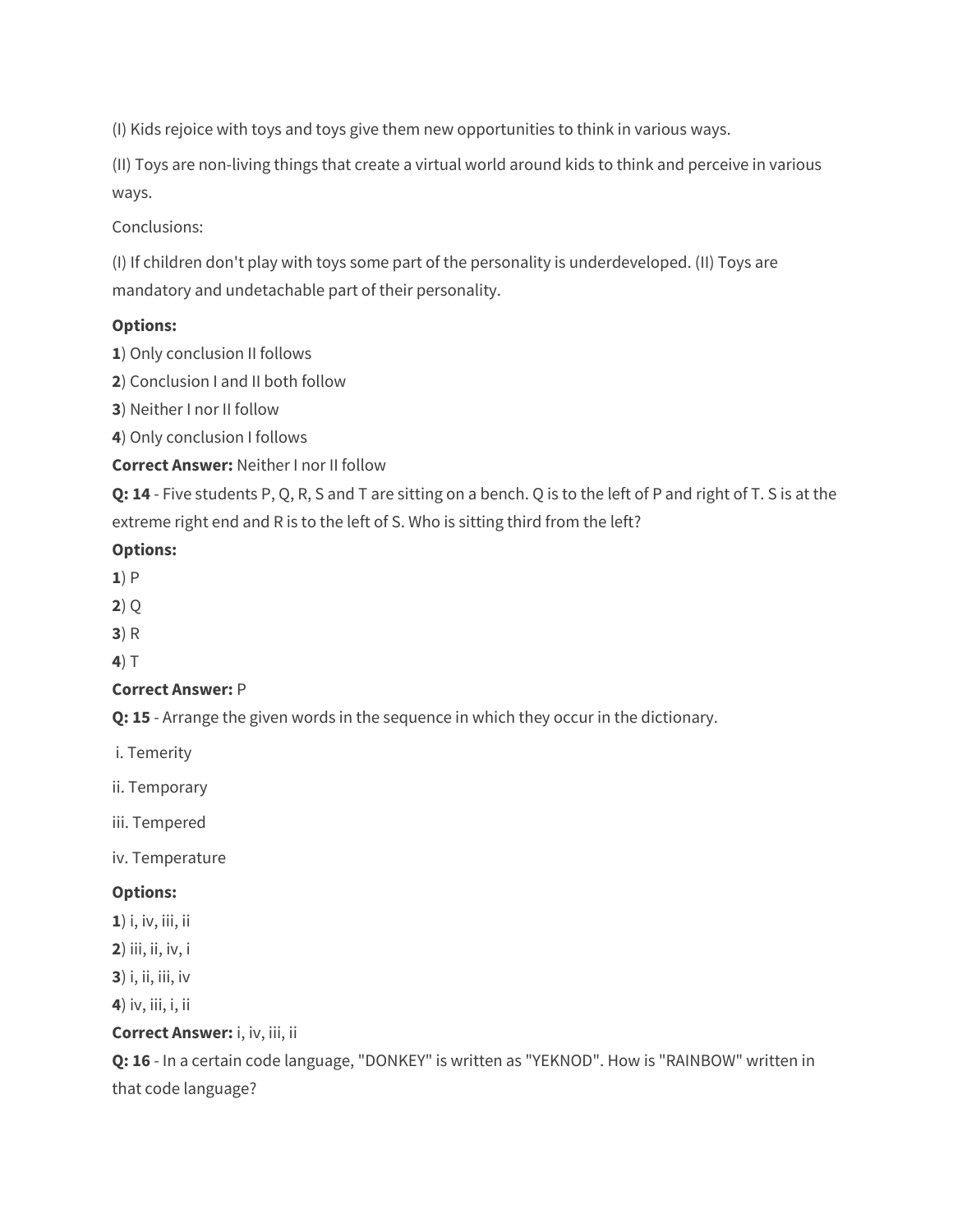**1**) WOBNAIR

**2**) WOBNIAR

**3**) WONBAIR

**4**) WOBNRAI

#### **Correct Answer:** WOBNIAR

# **Q: 17** -

In the following question, select the missing number from the given series. निम्नलिखित प्रश्न में दिए गए विकल्पों में से लुप्त अंक ज्ञात कीजिए।

| ٠ | ٠<br>١ |  |  |
|---|--------|--|--|
|   |        |  |  |
|   |        |  |  |

## **Options:**

**1**) 9

**2**) 8

**3**) 16

**4**) 12

### **Correct Answer:** 8

**Q: 18** - If "S" denotes "multiplied by", "V" denotes "subtracted from", "M"denotes "added to" and "L" denotes "divided by", then

96 L 12 S 7 V 49 M 10 =?

### **Options:**

**1**) 18

**2**) 20

**3**) 21

**4**) 17

### **Correct Answer:** 17

**Q: 19** - In the following question, which one set of letters when sequentially placed at the gaps in the given letter series shall complete it?

A\_C\_E\_B\_DE

### **Options:**

- **1**) CADB
- **2**) DBAC
- **3**) BDAC
- **4**) BADC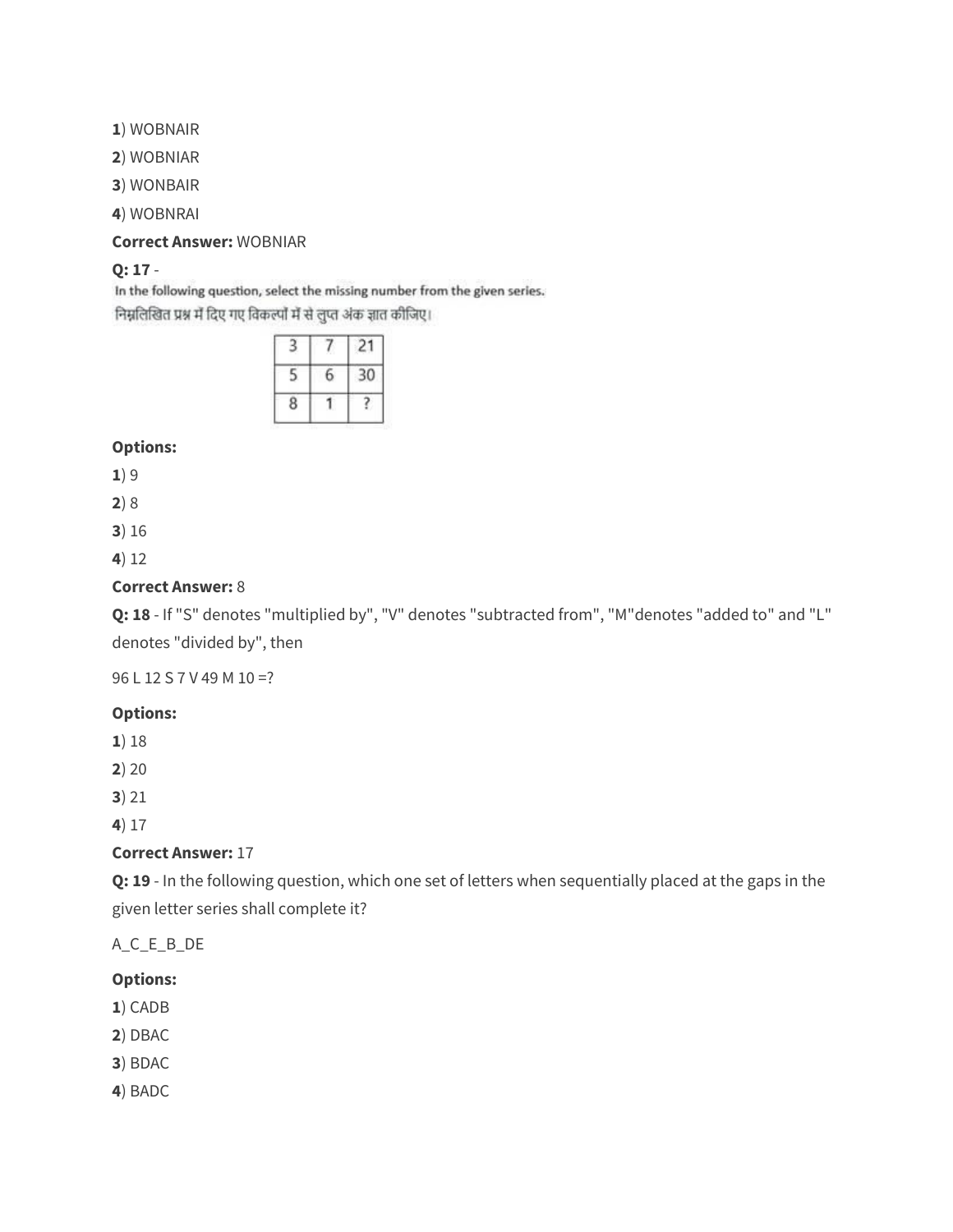#### **Correct Answer:** BDAC

**Q: 20** - Amar moved 20km towards east in car from his home to reach hospital. From there he turned left and moved 30km and again move 20km left to reach his school. How far is his school from hospital?

**1**) 25 km

- **2**) 30 km
- **3**) 27 km
- **4**) 35 km

#### **Correct Answer:** 30 km

#### **Q: 21** -

A word is represented by only one set of numbers as given in any one of the alternatives. The sets of numbers given in the alternatives are represented by two classes of alphabets as shown in the given two matrices. The columns and rows of Matrix-I are numbered from 0 to 4 and that of Matrix-II are numbered from 5 to 9. A letter from these matrices can be represented first by its row and next by its column, for example, 'A' can be represented by 02, 13 etc. and 'L' can be represented by 85, 95, etc. Similarly, you have to identify the set for the word 'INSERT'.

एक शब्द केवल एक संख्या-समूह द्वारा दर्शाया गया है, जैसा कि विकल्पों में से किसी एक में दिया गया है। विकल्पों में दिए गए संख्या समूह अक्षरों के दो वर्गों द्वारा दर्शाए गए हैं, जैसा कि दिए गए दो आव्युहों में है। आव्युह-1के स्तम्भ और पंक्ति की संख्या 0 से 4 और आव्यूह-11की 5 से 9 है। इन आव्यूहों से एक अक्षर को पहले उसकी पंक्ति और बाद में स्तम्भ संख्या द्वारा दर्शाया जा सकता है। उदाहरण के लिए 'A' को 02, 13 आदि द्वारा दर्शाया जा सकता है तथा 'L' को 85, 95 आदि द्वारा दर्शाया जा सकता है। इसी तरह से आपको प्रश्न में दिए शब्द 'INSERT' के लिए समूह को पहचानना है।

| आव्यूह<br>۱ |   |   |   |  |  |
|-------------|---|---|---|--|--|
|             |   |   |   |  |  |
|             |   |   |   |  |  |
|             | R |   |   |  |  |
|             | В | R |   |  |  |
|             | В |   | R |  |  |
|             | B |   |   |  |  |

Matrix-I

| Matrix-II |  |
|-----------|--|
| आव्यह – ॥ |  |

|                | 5 | 6 |    | 8 | 9 |
|----------------|---|---|----|---|---|
| 5              |   |   | P. |   |   |
| 6              | E |   |    | P |   |
| $\overline{7}$ |   | E |    |   |   |
| 8              |   | ₽ | E. | Ν |   |
| 9              |   | F | G  | E | ä |

### **Options:**

**1**) 78, 43, 86, 01, 77, 89

**2**) 89, 42, 97, 01, 66, 23

**3**) 56, 31, 76, 23, 66, 23

**4**) 11, 66, 23, 87, 10 ,78

**Correct Answer:** 11, 66, 23, 87, 10 ,78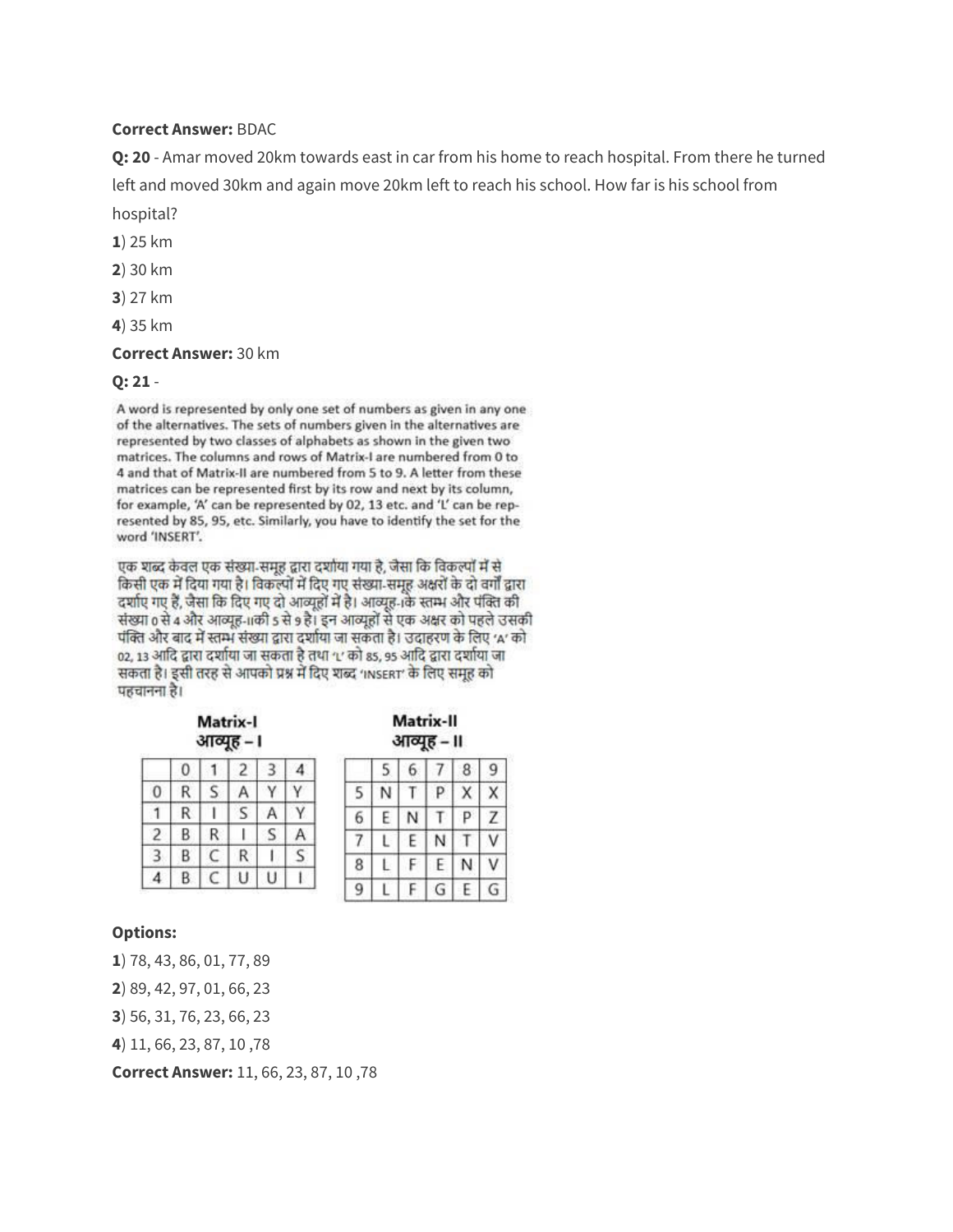**Q: 22** - Introducing a boy, Amar said, "He is the son of my maternal grandfather's son." How is that boy related to Amar?

#### **Options:**

- **1**) Maternal uncle
- **2**) Nephew
- **3**) Brother
- **4**) Cousin

## **Correct Answer:** Cousin

### **Q: 23** -

If a mirror is placed on the line MN, then which of the answer figures is the right image of the given figure?

यदि एक दर्पण को MN रेखा पर रखा जाए, तो दी गई उत्तर आकृतियाँ में से कौनसी आकृति प्रश्न आकृति की सही प्रतिबिम्ब होगी?



# **Options:**













**4**)



#### **Correct Answer:**

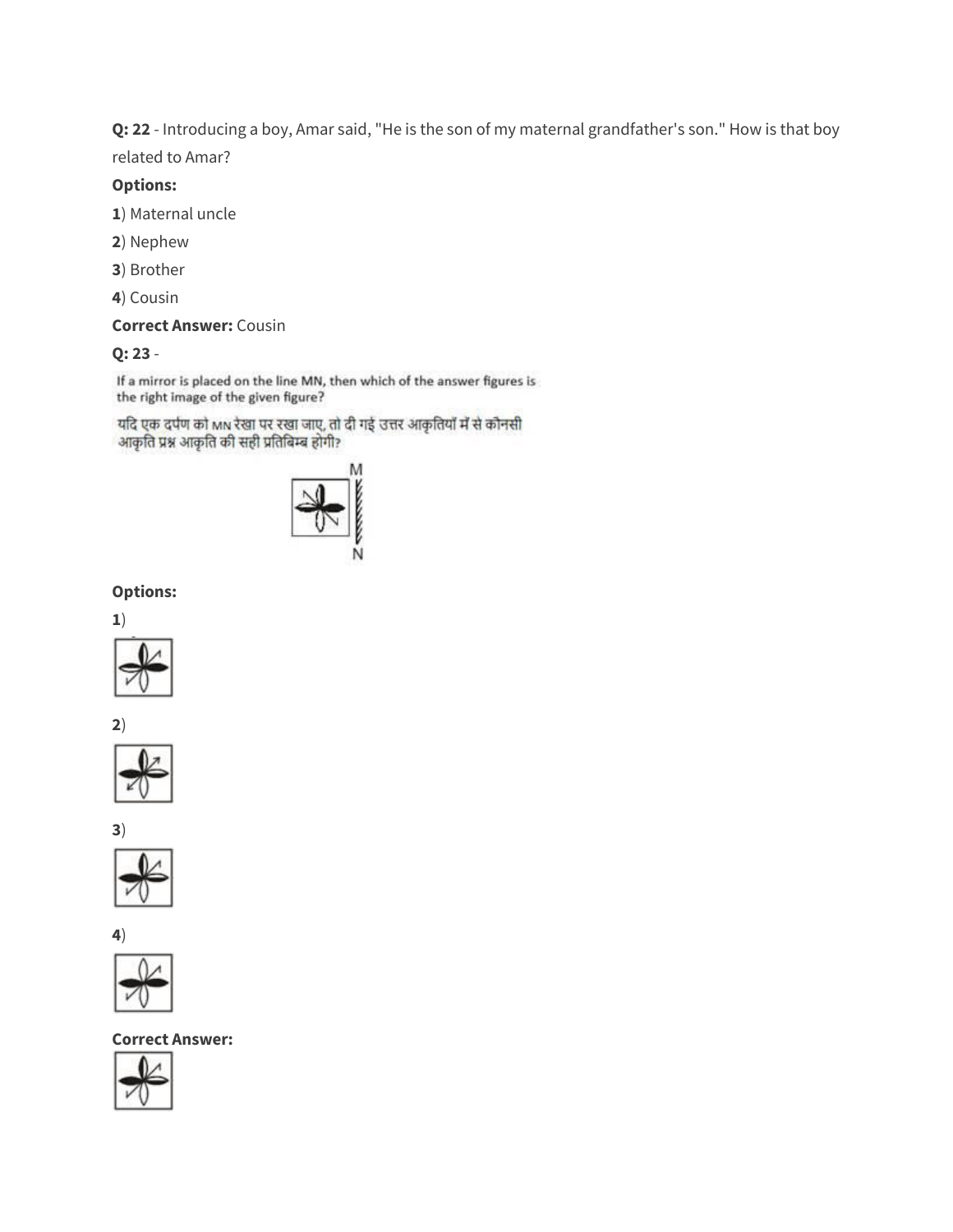**Q: 24** - Identify the diagram that best represents the relationship among the given classes. Asia,

America, India, Delhi

## **Options:**







**3**)







# **Q: 25** -

A piece ofpaper is folded and punched as shown below in the question figures. From the given answer figures, indicate how it will appear when opened.

नीचे दी गयी प्रश्न आकृतियों में दिखाए अनुसार कागज को मोड़कर छेदने तथा खोलने के बाद वह किस उत्तर आकृति जैसा दिखाई देगा?

## **Options:**

**1**)



**2**)